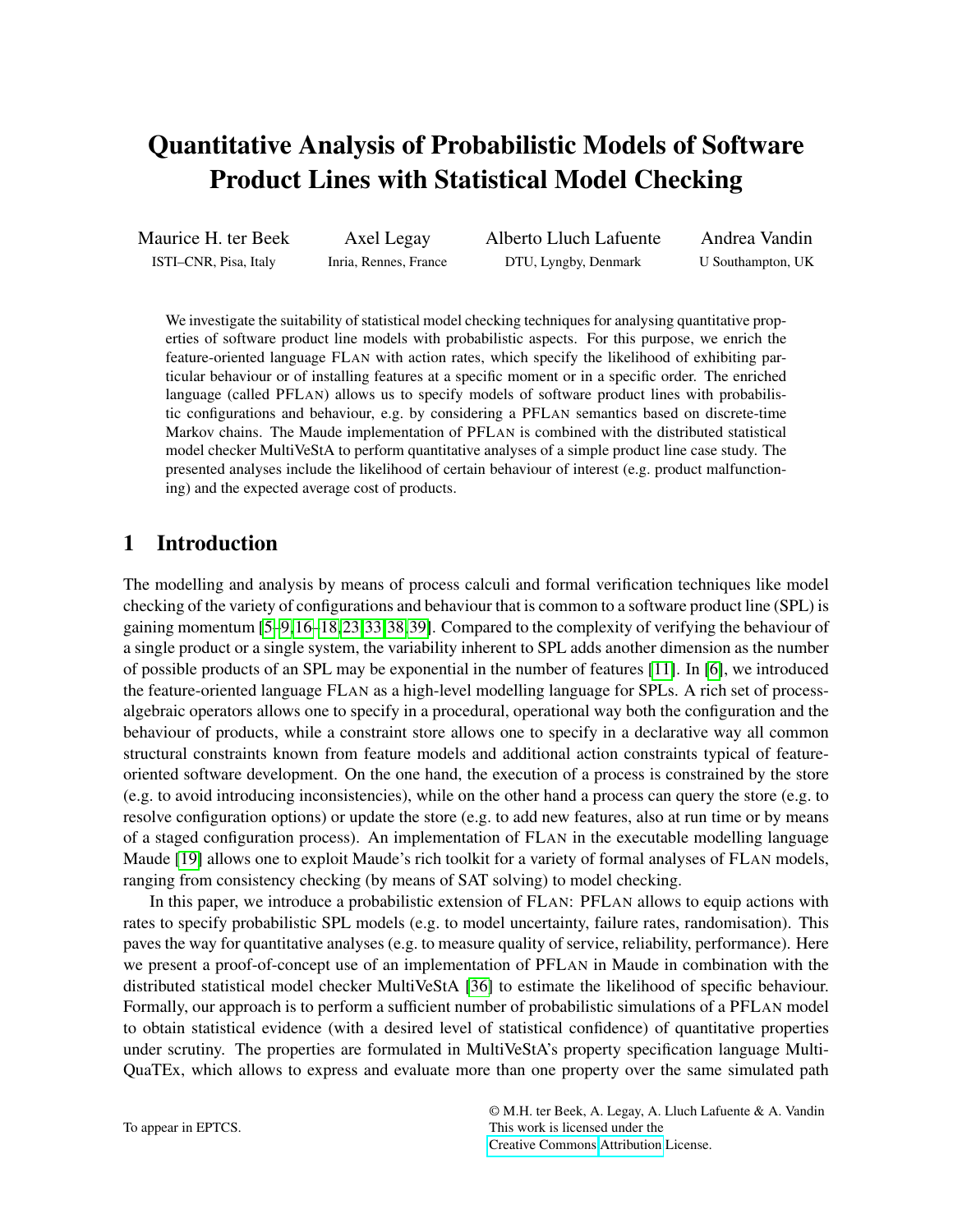(behaviour) [\[36\]](#page-14-3). The advantage over exhaustive (probabilistic) model checking is that there is no need to generate entire state spaces. We argue that this outweighs the main disadvantage of having to give up on obtaining exact results (100% confidence) with exact analysis techniques like probabilistic model checking, in particular when examining an SPL, given their possibly exponential number of products.

We refer to [\[3\]](#page-12-4) for (probabilistic) model checking and to [\[28,](#page-13-4) [29\]](#page-13-5) for statistical model checking. An overview of related work on applying formal analysis techniques in SPLE can be found in [\[38\]](#page-14-1), while [\[6\]](#page-12-3) contains an extensive discussion of related work on model-checking SPL behaviour. As far as we know, there are only a few, quite different, approaches on probabilistic model checking of an SPL [\[22,](#page-13-6) [24,](#page-13-7) [40\]](#page-14-4), whereas we present here the first application of statistical model checking in SPL engineering (SPLE).

The paper outline is as follows. Section [2](#page-1-0) contains a toy example of a product line of coffee machines, adapted from [\[5–](#page-12-0)[9\]](#page-12-1). Section [3](#page-2-0) presents PFLAN, followed by a PFLAN model of the example in Section [4.](#page-5-0) MultiVeStA is introduced in Section [5,](#page-7-0) followed by experimental quantitative analyses of the example in Section [6.](#page-7-1) Section [7](#page-11-0) summarises the contributions of this paper and discusses future work.

# <span id="page-1-0"></span>2 An Example Product Line of Coffee Machines

Our toy example is a (simplistic) product line of coffee machines with the following list of requirements:

- 1. Initially, a coin must be inserted: either a euro, exclusively for products for the European market, or a dollar, exclusively for Canadian products;
- 2. An optional cancel button allows the user to cancel coin insertion, after which the coin is returned;
- 3. A machine that contains a coin must offer a choice to add sugar, followed by a choice of beverages;
- 4. The choice of drinks (coffee, tea, cappuccino) varies, but all products must offer at least one drink, tea may be offered only by European products, and products offering cappuccino must offer coffee;
- 5. An optional ringtone may be rung after beverage delivery. It must be rung after serving cappuccino;
- 6. After the drink is taken, the machine returns idle.

These requirements for products combine structural constraints defining valid feature configurations (e.g. *"every product must offer at least one beverage"*) with temporal constraints defining valid product behaviour in terms of valid action sequences (e.g. *"a ringtone must be rung after serving a cappuccino"*).

The de facto standard variability model in SPLE is a *feature model* [\[27](#page-13-8)[,34\]](#page-14-5). It provides a compact representation of all valid products of a product line in terms of their features (behaviour is not captured). An (attributed) feature model of our example is depicted in Fig. [1.](#page-2-1) It has a root (feature) *m* and a set of nontrivial features, partitioned into the sets  $\{b, o\}$  of *compound features* and *Features* =  $\{s, r, x, p, c, t, d, e\}$ of *primitive features*. [1](#page-1-1) The only purpose of the former is to group the (primitive) features in the tree, whereas the latter define user observable configuration parameters [\[4,](#page-12-5) [34\]](#page-14-5). We identify a product from the product line with a non-empty subset of *Features*. Deciding whether a product satisfies a feature model can be reduced to Boolean satisfiability (SAT), and efficiently be computed with SAT solvers [\[4\]](#page-12-5).

By equipping features with (non-functional) attributes (e.g.  $cost(Tea) = 3$ ) we obtain an *attributed feature model.* <sup>[2](#page-1-2)</sup> The cost function *cost* : *Features*  $\rightarrow$  N, associated to the attribute *cost*, straightforwardly extends to products:  $cost(pred) = \sum \{ cost(feature) | feature \in product \}$ . Thus, intuitively, *cost* can be seen as a labelling function assigning a non-negative integer to each product defined by a feature model.

<span id="page-1-2"></span><span id="page-1-1"></span><sup>&</sup>lt;sup>1</sup>In case no confusion can arise, we often simply speak of features when we actually refer to the primitive features.

<sup>&</sup>lt;sup>2</sup> Additional quantitative constraints on (combinations of) features may be defined (e.g.  $cost(Sugar) + cost(Ringtone) \leq$ *cost*(*Coin*)) but we prefer to neglect them in this paper, as such constraints require the use of SMT solvers like Microsoft's Z3 [\[30\]](#page-14-6), currently under integration in our framework.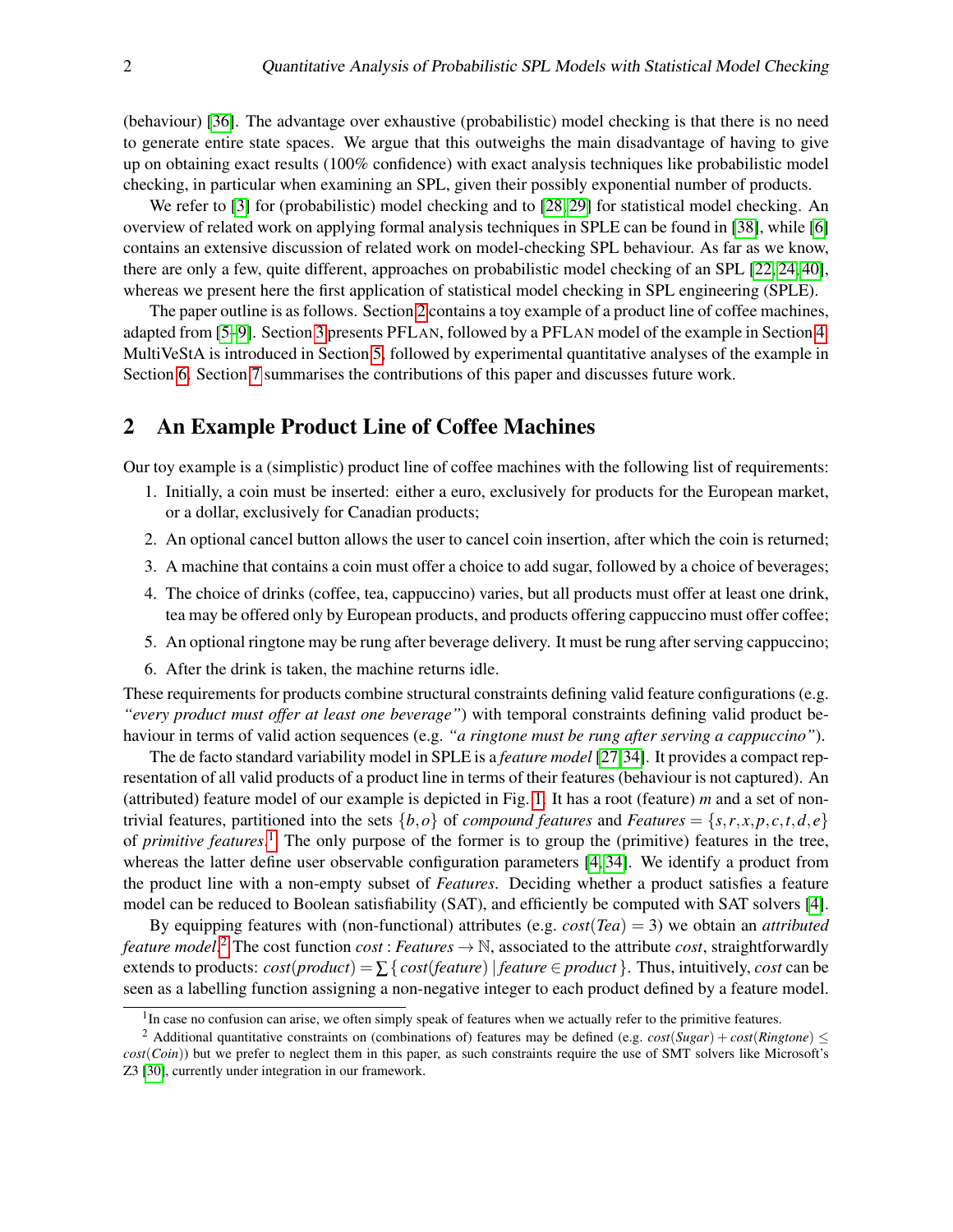

<span id="page-2-1"></span>Figure 1: Attributed feature model of Coffee Machine (with shorthand names)

# <span id="page-2-0"></span>3 PFLAN: Syntax and Semantics

The feature-oriented language PFLAN is a probabilistic extension of FLAN [\[6\]](#page-12-3), a process algebra that neatly separates declarative (pre-)configuration from procedural run-time aspects. PFLAN is inspired by the concurrent constraint programming paradigm of [\[32\]](#page-14-7), its adoption in process calculi [\[14\]](#page-13-9) and its stochastic extension [\[12\]](#page-13-10). A constraint store allows one to specify all common constraints known from feature models in a *declarative* way, while a rich set of process-algebraic operators allow to specify the configuration and behaviour of product lines in a *procedural* way. The semantics smoothly unifies *static* (pre-configuration) and *dynamic* (run-time) feature selection.

The core notions of PFLAN are *features*, *constraints*, *processes* (with action *rates*) and *fragments*, all visible in its syntax in Fig. [2.](#page-3-0) More precisely, *f* and *g* range over features while the syntactic categories *F*, *S* and *P* correspond to fragments, a constraint store and processes (with actions from *A*), respectively.

The universe of (primitive) features is denoted by  $\mathscr{F}$ . The features of our example are the accepted coin slots (i.e. *euro* and *dollar*), the offered drinks (i.e. *coffee*, *tea* and *cappuccino*) and the additional capabilities *sugar*, *cancel* and *ringtone* (to add sugar, cancel coin insertion and ring a tone, respectively).

The declarative part of PFLAN is represented by a store of constraints on features extracted from the product line requirements plus some additional information (e.g. about the context wherein the product will operate). Two important notions of a constraint store *S* are the *consistency* of *S*, denoted by *consistent(S)* (which in our case amounts to logical satisfiability of all constraints constituting *S*) and the *entailment*  $S \vdash c$  of constraint *c* in *S* (which in our case amounts to logical entailment). A constraint store contains any term generated by *S* according to the syntax of PFLAN. The most basic constraint stores are  $\top$  (no constraints at all),  $\bot$  (inconsistent constraints) and ordinary Boolean propositions (generated by *K*). Constraints can be combined by juxtaposition (its semantics amounts to logical conjunction).

We assume that constraints on features are expressed using Boolean propositions (cf. [\[34\]](#page-14-5)). Moreover, we assume that the universe  $\mathscr P$  of propositions contains a Boolean predicate  $has(f)$  that can be used to denote the presence of a feature *f* in a product. Boolean propositions can also be used to represent additional information such as contextual facts. In our example we use the Boolean propositions *in*(*Europe*) and *in*(*Canada*) to state the fact that the coffee machine being configured is meant to be used in Europe or in Canada, respectively. Finally, Boolean propositions can state relations between contextual information and features, like  $has(euro) \rightarrow in(Europe)$  (i.e. a coffee machine has a coin slot for euro's only if it is intended for the European market).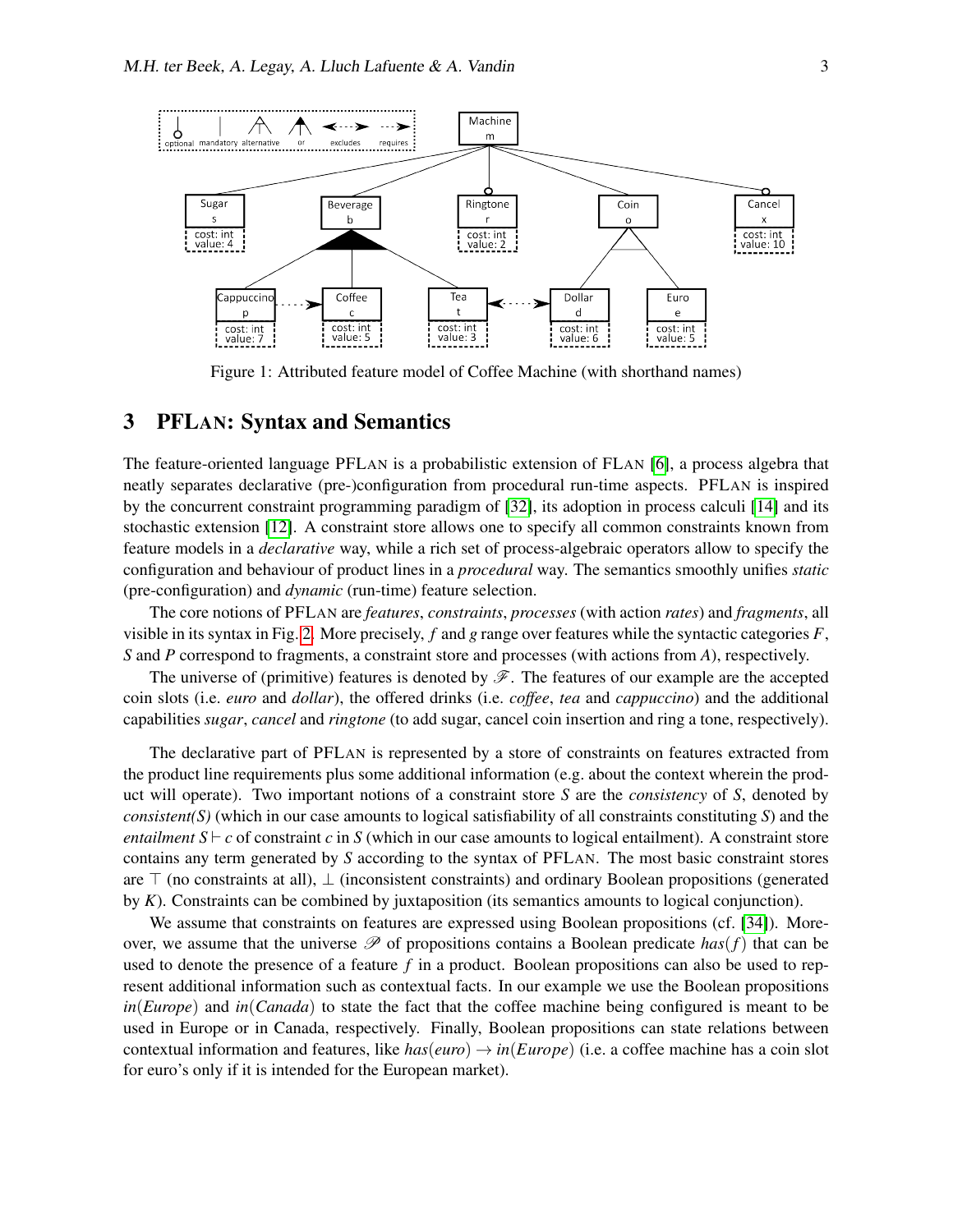$F$  ::=  $[S | P]$  $S,T$  ::=  $K | f \triangleright g | f \otimes g | S T | T | \perp$ *P*, *Q* ::=  $\emptyset$  | *X* | (*A*,*r*).*P* | *P* + *Q* | *P*; *Q* | *P* || *Q A* ::= *a* | install(*f*) | ask(*K*) *K* ::=  $p | ∎K | K ∨ K$ 

<span id="page-3-0"></span>Figure 2: Syntax of PFLAN, where  $r \in \mathbb{R}^+$ ,  $a \in \mathcal{A}$ ,  $p \in \mathcal{P}$  and  $f, g \in \mathcal{F}$ 

Two common cross-tree constraints are instead handled as first-class citizens in PFLAN. A constraint *f* ⊳ *g* expresses that feature *f* requires the presence of feature *g*, whereas a constraint  $f \otimes g$  expresses that features *f* and *g* mutually exclude each other's presence (i.e. they are incompatible). Also these constraints could of course be encoded as Boolean propositions (e.g.  $f \otimes g$  and  $f \triangleright g$  can equivalently be expressed as  $has(f) \leftrightarrow \neg has(g)$  and  $has(f) \rightarrow has(g)$ , respectively). We in fact use such logical encodings to reduce consistency checking and entailment to logical satisfiability (and hence exploit Maude's SAT solver). However, we prefer to keep this first-class treatment as syntactic sugar. In our example, we extract *dollar* ⊗ *euro* to formalise that *euro* and *dollar* are mutually exclusive features (requirement 1) and *cappuccino*  $\triangleright$  *coffee* to formalise that *cappuccino* requires *coffee* (requirement 3).

We also consider a class of *action constraints*, reminiscent of featured transition systems (FTS) [\[18\]](#page-13-1). In an FTS, transitions are labelled with actions and with Boolean constraints over the set of features. We associate arbitrary constraints to actions rather than to transitions (and we moreover add a rate to the actions, discussed below). In a coffee machine offering coffee, e.g., we will use *coffee* for the (user) action of choosing coffee and *do*(*coffee*) as a proposition stating the execution of that action. The relation between the action *coffee* and the presence of the corresponding feature *coffee* can be formalised as  $do(coffee) \rightarrow has(coffee)$ , i.e. the choice for coffee requires coffee being offered by the coffee machine. In general, we assume that each action *a* may have a constraint  $do(a) \rightarrow p$ , where  $p \in \mathcal{P}$  is a proposition. Such constraints act as a kind of guards to allow or forbid the execution of actions (cf. the discussion of the rule ACT below). Note that these action constraints could also be more complex, e.g. we could define an action *café*-*au*-*lait* together with the action constraint  $do(café-au$ -*lait*)  $\rightarrow (has(coffee) \land has(milk))$ .

The procedural part of PFLAN is represented by *processes* which can be of the following type:

- /0 the empty process that does nothing;
- *X* a process identifier;<sup>[3](#page-3-1)</sup>

 $(A, r)$ . *P* a process that can perform action *A* with rate *r* and then behaves as *P*;

 $P+Q$  a process that can non-deterministically choose to behave as either *P* or *Q*;

*P*;*Q* a process that must progress first as *P* and then as *Q*;

 $P \parallel Q$  a process formed by the parallel composition of *P* and *Q*, which evolve independently.

We distinguish ordinary actions from a universe  $\mathscr A$  and two special actions install( $f$ ) (which will be used to denote the dynamic installation of a feature  $f$ ) and  $ask(K)$  (which can used to query the store for the validity of a Boolean proposition from  $K$ ). As we will see shortly, each action type is treated differently in the operational semantics. Note, moreover, that each action has an associated *rate* (sometimes called *weight*), which is used to determine the probability that this action is executed. As usual, the probability to execute an action in a certain state depends on the rates of all other actions enabled in the same state.

<span id="page-3-1"></span><sup>&</sup>lt;sup>3</sup>We assume there is a set of process definitions of the form  $X \doteq P$  and recursively defined processes to be finitely branching.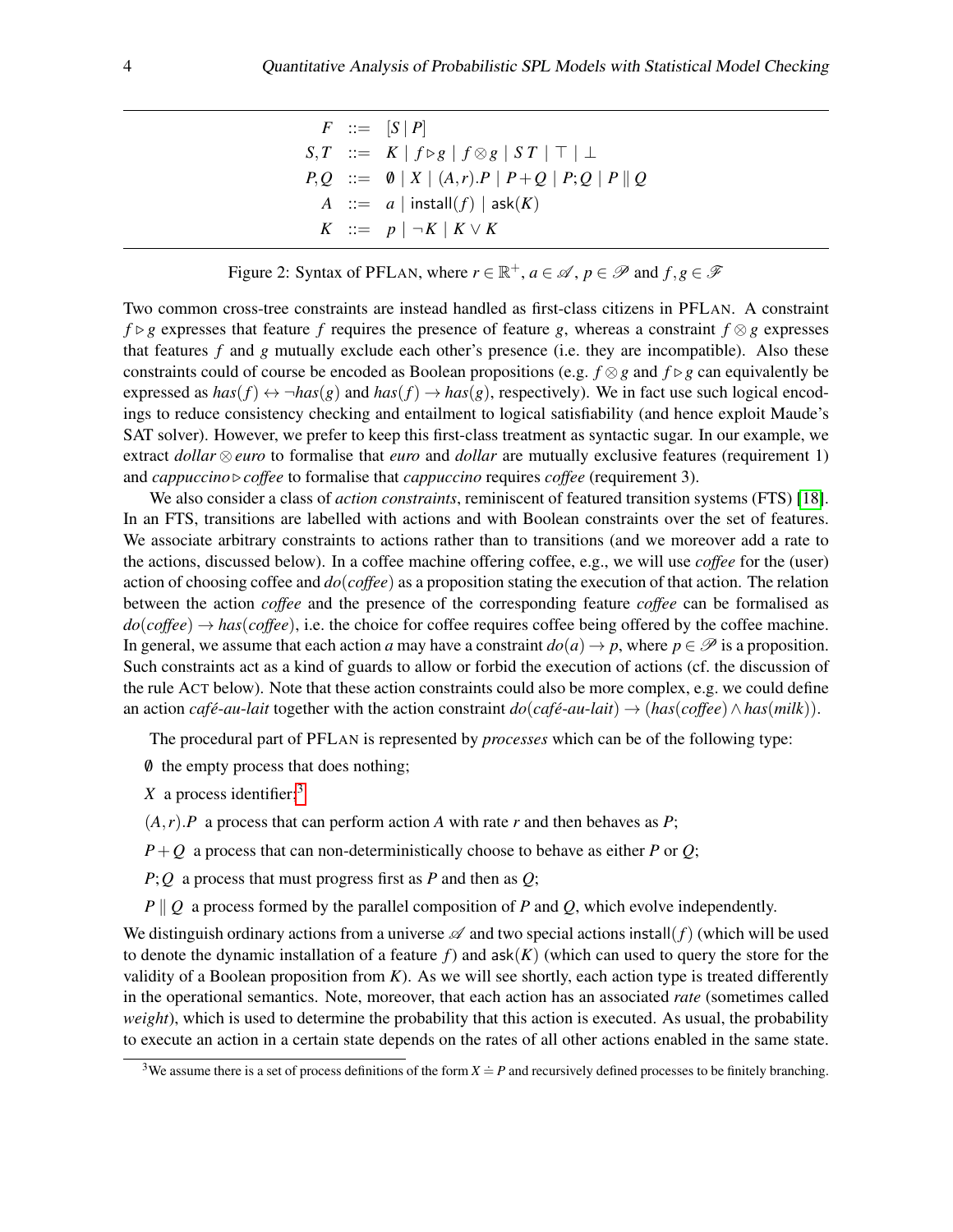| (INST) $\frac{consistent(S \text{ has}(f))}{[S \mid (install(f), r).P] \longrightarrow [S \text{ has}(f) \mid P]}$ | $(OR)$ $\frac{[S   P] \rightarrow [S'   P']}$<br>$[S   P + Q] \rightarrow [S'   P']$                                                                                                                                                                                                                                         |
|--------------------------------------------------------------------------------------------------------------------|------------------------------------------------------------------------------------------------------------------------------------------------------------------------------------------------------------------------------------------------------------------------------------------------------------------------------|
| $S \vdash K$<br>$(ASK)$<br>$\frac{S \vdash K}{[S   (ask(K), r).P] \xrightarrow{r} [S   P]}$                        | $(SEQ)$ $\frac{[S   P] \xrightarrow{r} [S'   P']}{[S   P; Q] \xrightarrow{r} [S'   P'; Q]}$                                                                                                                                                                                                                                  |
| $(\text{ACT})$ $\frac{S = (do(a) \rightarrow K) \qquad S \vdash K}{[S \mid (a, r).P] \xrightarrow{r} [S \mid P]}$  | $\frac{\begin{bmatrix} S & P \end{bmatrix} \xrightarrow{S'} \begin{bmatrix} S' & P' \end{bmatrix}}{\begin{bmatrix} S & P \end{bmatrix} \begin{bmatrix} S & P \end{bmatrix} \begin{bmatrix} Q & \xrightarrow{\sim} \begin{bmatrix} S' & P' \end{bmatrix} \begin{bmatrix} Y' & \end{bmatrix} \begin{bmatrix} Q \end{bmatrix}}$ |

<span id="page-4-0"></span>Figure 3: Reduction semantics of PFLAN

| $P+(Q+R) \equiv (P+Q)+R$ $P+\emptyset \equiv P$                  |                                           | $P+Q \equiv Q+P$                |
|------------------------------------------------------------------|-------------------------------------------|---------------------------------|
| $P \parallel (Q \parallel R) \equiv (P \parallel Q) \parallel R$ | $P \parallel \emptyset \equiv P$          | $P \parallel Q = Q \parallel P$ |
| $P; (Q; R) \equiv (P; Q); R$                                     | $P;\emptyset \equiv P \equiv \emptyset;P$ | $P \equiv P[^{Q}/x]$ if $X = Q$ |

<span id="page-4-1"></span>Figure 4: Structural congruence in PFLAN

We will illustrate this in our example in Section [4.](#page-5-0) We consider the actions *euro*, *dollar* (respective coin insertion), *cancel* (cancellation of coin insertion), *sugar* (sugar selection), *ringtone* (ringtone emission), *coffee*, *tea* and *cappuccino* (beverage selection) in our example. Their associated rates are discussed below. For simplicity we consider only constant rates, but our framework can be easily extended to allow store-dependent rates (e.g. to be able to reflect a higher probability to order cappuccino in Europe).

Finally, a *fragment F* is a term [*S* | *P*], composed by a constraint store *S* and a process *P*. These two components may influence each other according to the concurrent constraint programming paradigm [\[32\]](#page-14-7): a process may update its store which, in turn, may condition the execution of the process' actions.

The operational semantics is formalised in terms of the state transition relation  $\to \subseteq N^{\mathbb{F} \times \mathbb{R}^+ \times \mathbb{F}}$  defined in Fig. [3,](#page-4-0) where  $\mathbb F$  denotes the set of all terms generated by  $F$  in the grammar of Fig. [2.](#page-3-0) Note that multisets of transitions are needed to deal with the possibility of having multiple instances of a transition  $F \stackrel{r}{\rightarrow} G$ . Technically, such a reduction relation is defined in structural operational semantics (SOS) style (i.e. by induction on the structure of the terms denoting a fragment) modulo the structural congruence relation  $\equiv \subseteq \mathbb{F} \times \mathbb{F}$  defined in Fig. [4.](#page-4-1) The reduction relation implicitly defines a labeled transition system LTS, whose labels are rates. It is straightforward to obtain a discrete time Markov chain (DTMC) from such LTSs by normalising the rates into  $[0..1]$  such that in each state, the sum of the rates of its outgoing transitions equals one. As usual, in the resulting DTMC the label of a transition corresponds to the probability that such a transition is executed starting from its source state. Recall that we advocate the use of statistical model checking because in general the DTMC is too large to generate.

The rules INST and ACT of the semantics are very similar, both allowing a process to execute an action if certain constraints are satisfied. Rule INST forbids inconsistencies caused by the introduction of new features. It can be seen as a particular instance of the rule for the tell operation of concurrent constraint programming [\[32\]](#page-14-7) instantiated as  $\text{tell}(has(f))$ . Rule ACT forbids inconsistencies with respect to action constraints. A typical action constraint is  $d\rho(a) \rightarrow has(f)$ , i.e. action *a* is subject to the presence of feature  $f$ . Rule ASK formalises the semantics of the  $ask(\cdot)$  operation from concurrent constraint programming [\[32\]](#page-14-7). It allows a process to be blocked until a proposition can be derived from the store. Rules PAR, SEQ and OR formalise interleaving parallel composition, sequential composition and nondeterministic choice, respectively. Note that the non-determinism introduced by choices and parallel composition is probabilistically resolved in the aforementioned DTMC semantics.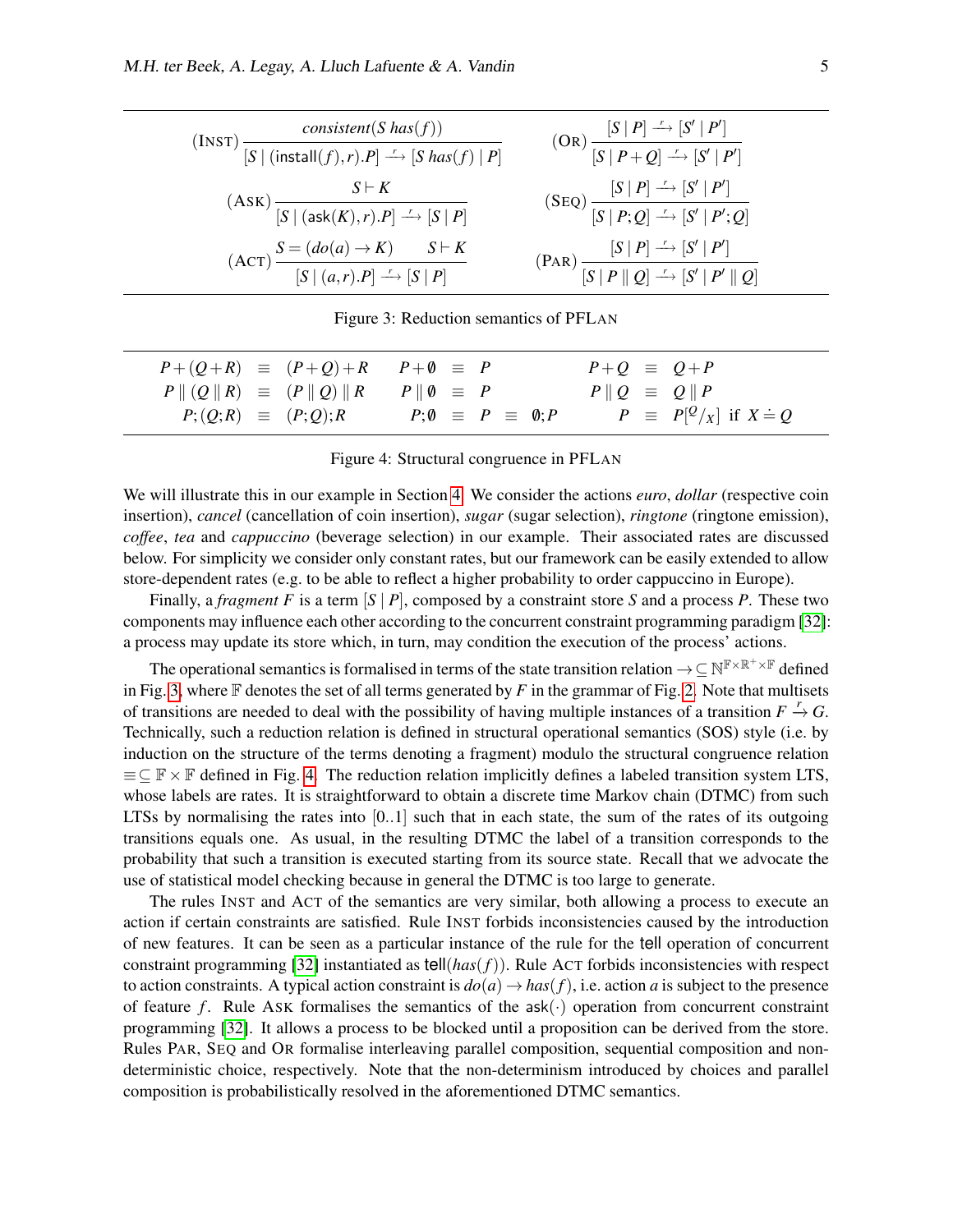Summarising, we note a variety of ways in which a feature *f* can be included in a configuration. First, an *explicit* and *declarative* way is to include the proposition  $has(f)$  in the initial store; this is the way to include core features. Second, an *implicit* and *declarative* way is to derive *f* from other constraints (e.g. if a store contains  $g \triangleright f$  and  $has(g)$ , then *f*'s presence follows). Third, a *procedural* way is to dynamically install *f* at run time; this key aspect originating from FLAN enables staged configuration as known from dynamic software product lines [\[13,](#page-13-11) [21\]](#page-13-12). Building on FLAN, PFLAN combines these three ways in an elegant and consistent manner. The introduction of action rates in PFLAN moreover allows one to specify probabilistic aspects of SPL models such as the behaviour of the user of a product and the likelihood of installing a certain feature at a specific moment with respect to that of other features.

#### <span id="page-5-0"></span>4 A PFLAN Model of the Example Product Line

Fig. [5](#page-6-0) shows a specification of the family of coffee machines in PFLAN. Fragment *F* is composed of store *S* and a process *Q*. The latter specifies an initial configuration phase *D*, during which all primitive features except *ringtone* can be installed (the order of installation is influenced by the relative weight of the features, more on this below). This phase ends at a certain moment when a specific product (coffee machine) is said to be pre-configured, modeled by the installation of an ad-hoc defined feature *pre-conf*, thus initiating the execution of process *R*, which specifies the product's run-time behaviour. Note that it is specifically allowed to install (or bind) a feature at run time (cf. *ringtone* in our toy example).

The store, instead, is made up of two parts: constraints derived from the requirements  $(S_1)$  plus contextual information (*S*<sub>2</sub>). The current action constraints are quite simple (all are of the form  $dof$ )  $\rightarrow$  $has(g)$ ) but, as said before, they could be more sophisticated upon need (e.g. the constraint on action *cappuccino* could be specified as *do*(*cappuccino*) → *has*(*cappuccino*) ∧ *has*(*ringtone*) to require not only the presence of its corresponding feature but also that of the *ringtone* feature). In Fig. [5,](#page-6-0) a product line of European coffee machines is instantiated by the explicit context information *in*(*Europe*).

The configuration process *D* is a simple rated choice among the installation of some of the features a coffee machine may exhibit. This specifies a sort of race between features and may be thought of as independent designers competing to install the features for which they are responsible. The semantics of PFLAN ensures that all executions will result in a consistent configuration if the process begins with a consistent store, i.e. the semantics forbids the installation of features that are mutually exclusive or prohibited by (a combination of) the constraints. Formally, multiple installations of the same feature does not have any effect, as installed features are organised in a set. The rates of the actions influence this race by determining a higher (or lower) probability for the installation of one feature with respect to another (or prior to another). In our example, to reflect the fact that *coin* and *sugar* are core features, we assign higher rates to them than to the optional features to raise their chances of being installed first. Moreover, since we are modelling a coffee machine and since coffee is a necessary ingredient for cappuccino, we assign a higher rate to the feature *coffee* than to those of other drinks. As a result, the probability to install *sugar* in the first step, given that also *pre-conf*, *euro*, *cancel*, *coffee*, *tea* and *cappuccino* can be installed, thus becomes  $\frac{10}{10+10+10+7+9+6+3} = \frac{2}{11}$ .

Process *R*, finally, describes the run-time execution of a coffee machine. The machine may either accept a euro or a dollar, depending on the market it is meant for. After that, the user may cancel coin insertion, upon which the machine returns to its initial state and (usually) returns the coin. With a probability of  $1/11$ , however, the machine does not return the coin (viz.  $\frac{1}{10+1}$ ). If coin insertion is not canceled, the user may  $(P_2)$  or may not  $(P_3)$  push a button for sugar. In case sugar is selected, it is also poured, after which the user can select a beverage. But, with a probability of  $\frac{2}{10+2} = \frac{1}{6}$  the machine is out of sugar, after which the user may either cancel the coin insertion or go for an unsugared drink.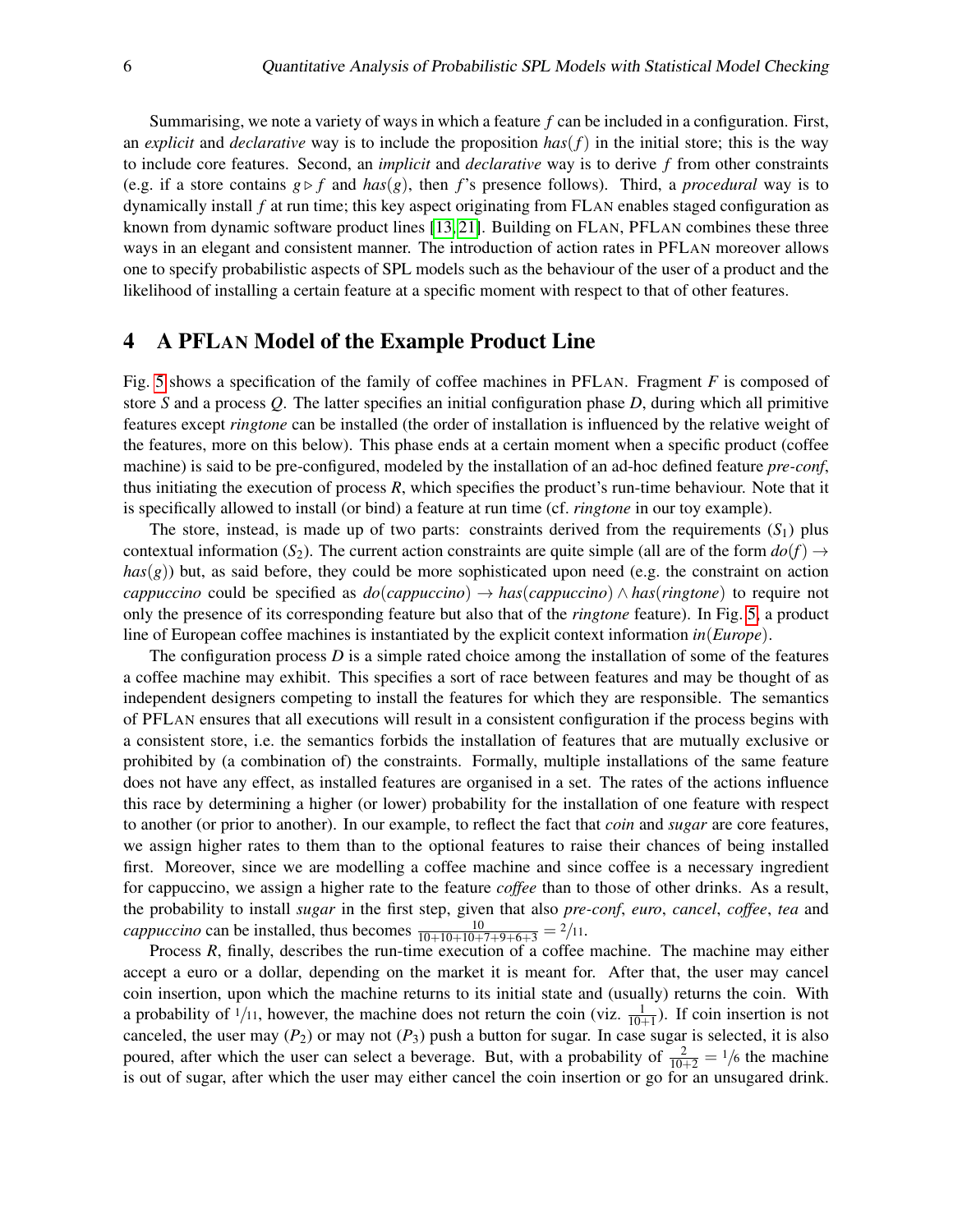*S*

*S*1

*D*

*R*

 $F \doteq$ .= [*<sup>S</sup>* <sup>|</sup> *<sup>Q</sup>*]  $\dot{=}$   $S_1 S_2$ .<sup>=</sup> *has*(*euro*)∨*has*(*dollar*) *has*(*euro*) <sup>→</sup> *in*(*Europe*) *has*(*dollar*) <sup>→</sup> *in*(*Canada*) *has*(*coffee*)∨*has*(*tea*)∨*has*(*cappuccino*) *has*(*tea*) → *in*(*Europe*) *dollar* ⊗*euro cappuccino* . *coffee*  $do(euro) \rightarrow has(euro)$   $do(dollar) \rightarrow has(dollar)$  $do(sugar) \rightarrow has(sugar)$   $do(ring tone) \rightarrow has(ring tone)$   $do(cancel) \rightarrow has(cancel)$  $do(pour\_sugar) \rightarrow has(sugar)$  *do*(*out\_of\_sugar*)  $\rightarrow has(sugar)$  $do(return\_coin) \rightarrow has(cancel)$   $do(no\_return) \rightarrow has(cancel)$  $do(coffee) \rightarrow has(coffee)$   $do(tea) \rightarrow has(tea)$   $do(cappuccino) \rightarrow has(cappuccino)$  $do(pour\_coffee) \rightarrow has(coffee)$   $do(out\_of\_coffee) \rightarrow has(coffee)$  $do(pour\_tea) \rightarrow has(tea)$  *do*(*out\_of\_tea*)  $\rightarrow has(tea)$  $do(pour$   $milk) \rightarrow has(cappuccino)$   $do(out \ of \ milk) \rightarrow has(cappuccino)$  $S_2 \doteq$  $in(Europe)$  $Q \equiv D + ($ install(*pre-conf*),10).*R*  $\dot{=}$  (install(*euro*),10).*Q* + (install(*dollar*),10).*Q* + (install(*sugar*),10).*Q* + (install(*cancel*),7).*Q* + (install(*coffee*),9).*Q*+ (install(*tea*),6).*Q*+ (install(*cappuccino*),3).*Q*  $=$   $((euro, 25).0 + (dollar, 25).0); P_1$ 

- *P*0  $\dot{=}$  (*return\_coin*, 10). $R + (no\_return, 1)$ .*R*
- *P*1  $\dot{=}$  (*cancel*, 5).  $P_0 + P_2 + P_3$
- *P*2  $\dot{=}$  (*sugar*, 15). $\theta$ ; ((*pour\_sugar*, 10). $P_3 + (out\_of\_sugar, 2)$ . $P_1$ )
- *P*3  $\dot{=}$  (*coffee*, 20).*P*<sub>4</sub> + (*tea*, 12).*P*<sub>5</sub> + (*cappuccino*, 8).*P*<sub>6</sub>
- *P*4  $\dot{=}$  (*pour\_coffee*, 10). $P_8 + (out\_of\_cofree, 2)$ . $P_3$
- *P*<sub>5</sub>  $\dot{=}$  (*pour\_tea*, 10). $P_8 + (out\_of\_tea, 2)$ . $P_3$
- $P<sub>6</sub>$  $\dot{=}$  (*pour\_milk*, 10). $\theta$ ;((*pour\_coffee*, 10). $P_8 + (out\_of\_cofree, 2)$ .*R*) + (*out\_of\_milk*, 2).*P*<sub>3</sub>
- *P*8  $\dot{p} = P_9 + (install(*ringtone*), 8).(*ringtone*, 18).$ *P*<sub>9</sub>
- *P*9  $\dot{=}$  (*take\_drink*, 10). $R + (no\_cup, 1)$ .*R*

<span id="page-6-0"></span>Figure 5: PFLAN specification of the family of coffee machines (instantiated for Europe)

Beverage selection (more likely coffee than tea or cappuccino) is followed by the drink being poured (again with a probability that the chosen drink is unavailable), which in case of cappuccino concerns both milk and coffee. In case coffee or tea was chosen but unavailable, the user can again choose a beverage (and the machine may have been refilled). In the specific case that milk was poured but coffee is not available, the user has bad luck as the machine returns to its idle state before completing the chosen beverage. In case a drink was poured successfully, a ringtone may follow (in which case it first needs to be installed). The user then either takes the drink or, with a  $1/11$  probability, realizes that sadly enough there was no cup available. Either way, the machine returns to its initial state.

Note how the rates 'influence' the behavior, in the sense that the choice operator is no longer purely non-deterministic, but probabilistic, i.e. the rates provide a probabilistic model of the behavior of the coffee machine and its environment (the users). Consider, e.g., the choice of a beverage:  $(coffee, 20)$ . $P_4$  +  $(tea, 12) \cdot P_5 + (cappuccino, 8) \cdot P_6$ . The probability to choose coffee is  $\frac{1}{2}$  (viz.  $\frac{20}{20+12+8}$ ), compared to 0.3 for tea and  $\frac{1}{5}$  for cappuccino. Similarly, the probability to cancel coin insertion is  $\frac{5}{5+15+20+12+8} = \frac{1}{11}$ (i.e. rather low). Note that we need to expand processes  $P_2$  and  $P_3$  to calculate this probability.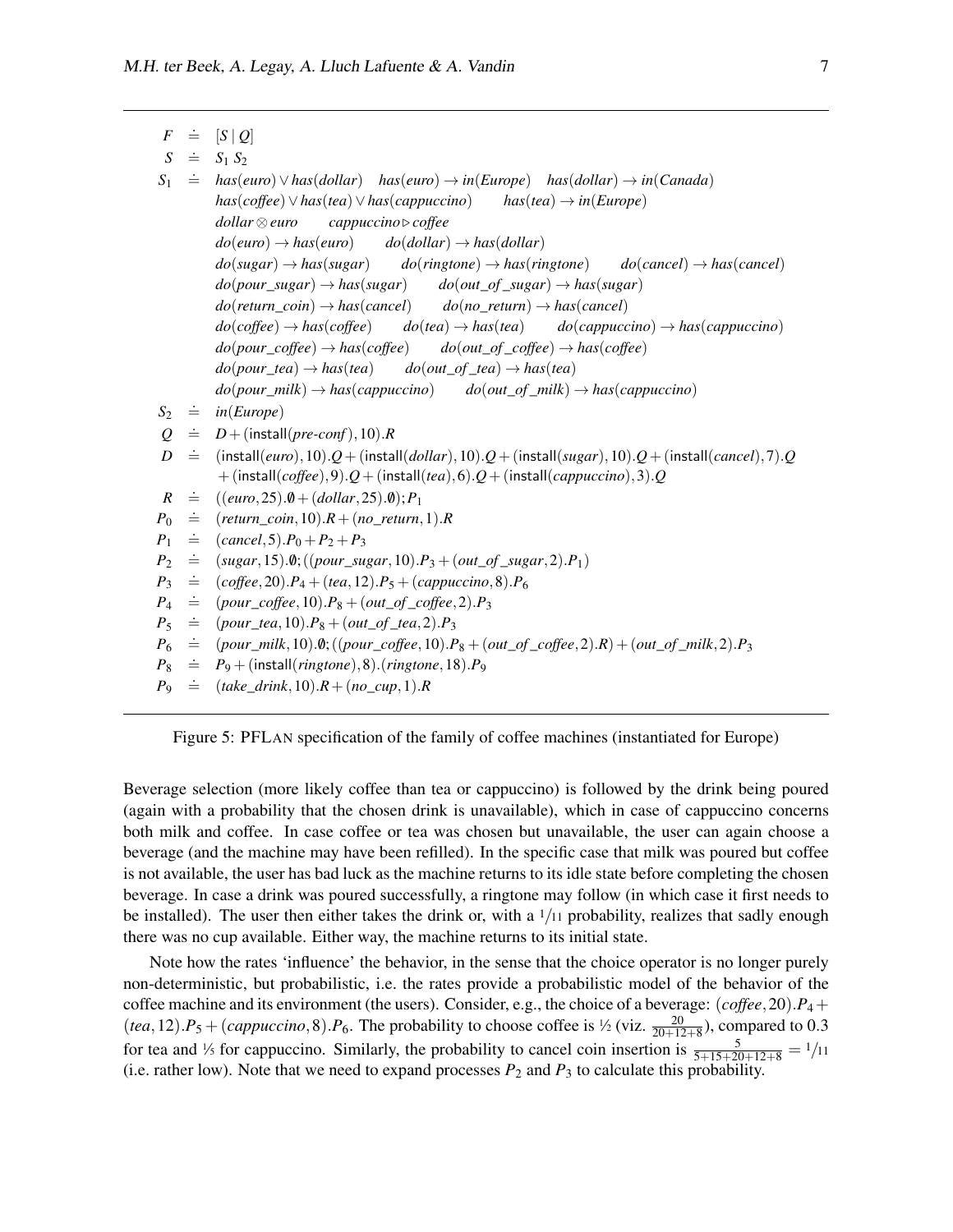The rates that we assigned in this example merely serve to illustrate the proof-of-concept that we present in this paper. In practice, those rates may be obtained from a statistical analysis of the actual product configuration processes and product behaviours, possibly contained in historical logs.

Note that *D* and *R* are not purely distinct (pre-)configuration and run-time processes, respectively: feature *ringtone* may be installed dynamically at run time (i.e. possibly by *R* but never by *D*) and it can be thought of as, e.g., a software module. This is an example of a staged configuration process, in which some optional features are bound at run time rather than at (pre-)configuration time.

#### <span id="page-7-0"></span>5 Quantitative Analysis with MultiVeStA

MultiVeStA [\[36\]](#page-14-3) is a statistical analysis tool developed and maintained by S. Sebastio and A. Vandin. It extends the (distributed) statistical model-checking tools PVeStA [\[2\]](#page-12-6) and VeStA [\[37\]](#page-14-8), developed at the Department of Computer Science of the University of Illinois at Urbana-Champaign. Differently from its predecessors, MultiVeStA can easily be integrated with any formalism which allows for probabilistic simulations. It has so far been used to analyse transportation systems [\[25\]](#page-13-13), volunteer clouds [\[35\]](#page-14-9), crowdsteering [\[31\]](#page-14-10) and swarm robotic [\[10\]](#page-12-7) scenarios.

In this paper, we use MultiVeStA to analyse PFLAN specifications in order to obtain statistical estimations of quantitative properties expressed in MultiVeStA's query language MultiQuaTEx (an extension of QuaTEx [\[1\]](#page-12-8)). MultiVeStA provides such estimations by means of distributed statistical analysis techniques known from statistical model checking [\[28,](#page-13-4) [29\]](#page-13-5). A prototypical tool integrating MultiVe-StA and PFLAN is available at <https://code.google.com/p/multivesta/wiki/PFLan> together with all files necessary to reproduce the experiments discussed in this section.

Probabilistic simulations of a PFLAN specification can easily be obtained by executing the model step-by-step by applying the rules of Fig. [3,](#page-4-0) each time selecting one of the computed one-step next-states according to the probability distribution obtained after normalising the rates of the generated transitions. Classical statistical model checking techniques allow one to perform analyses like "is the probability that a property holds greater than 0.3?" or "what is the probability that a property is satisfied?" over a given specification. Next to performing such kinds of analyses over products, MultiVeStA also allows to estimate the expected values of properties that can take on any value from  $\mathbb{R}$ , like "what is the average cost of products generated from a software product line specification?". Estimations are computed as the mean value of *n* samples obtained from *n* simulations, with *n* large enough to grant that the size of the  $(1-\alpha) \times 100\%$  *confidence interval* (CI) is bounded by  $\delta$ . In other words, if a MultiQuaTEx expression is estimated as  $\bar{x}$ , then with probability  $(1 - \alpha)$  its actual expected value belongs to the interval  $[\bar{x} - \delta/2,$  $\bar{x}+\delta/2$ . A CI is thus specified in terms of two parameters:  $\alpha$  and  $\delta$ . In all experiments discussed in this section, we fixed  $\alpha = 0.1$ , and  $\delta = 0.1$  and  $\delta = 0.5$  for probabilities and costs of products, respectively.

MultiVeStA's property specification language MultiQuaTEx is very flexible, based on the following ingredients: real-valued observations on the current 'state' (e.g. the total cost of installed features), arithmetic expressions and comparison operators, if-then-else statements, a one-step next operator (which triggers the execution of one step of a simulation) and recursion. Intuitively, we can use MultiQuaTEx to associate a value from R to each simulation and subsequently use MultiVeStA to estimate the expected value of such number (in case this number is 0 or 1 upon the occurrence of a certain event, we thus estimate the probability of such an event to happen).

## <span id="page-7-1"></span>6 Quantitative Analyses of the Example Product Line

Some properties that we can verify over our toy example are as follows: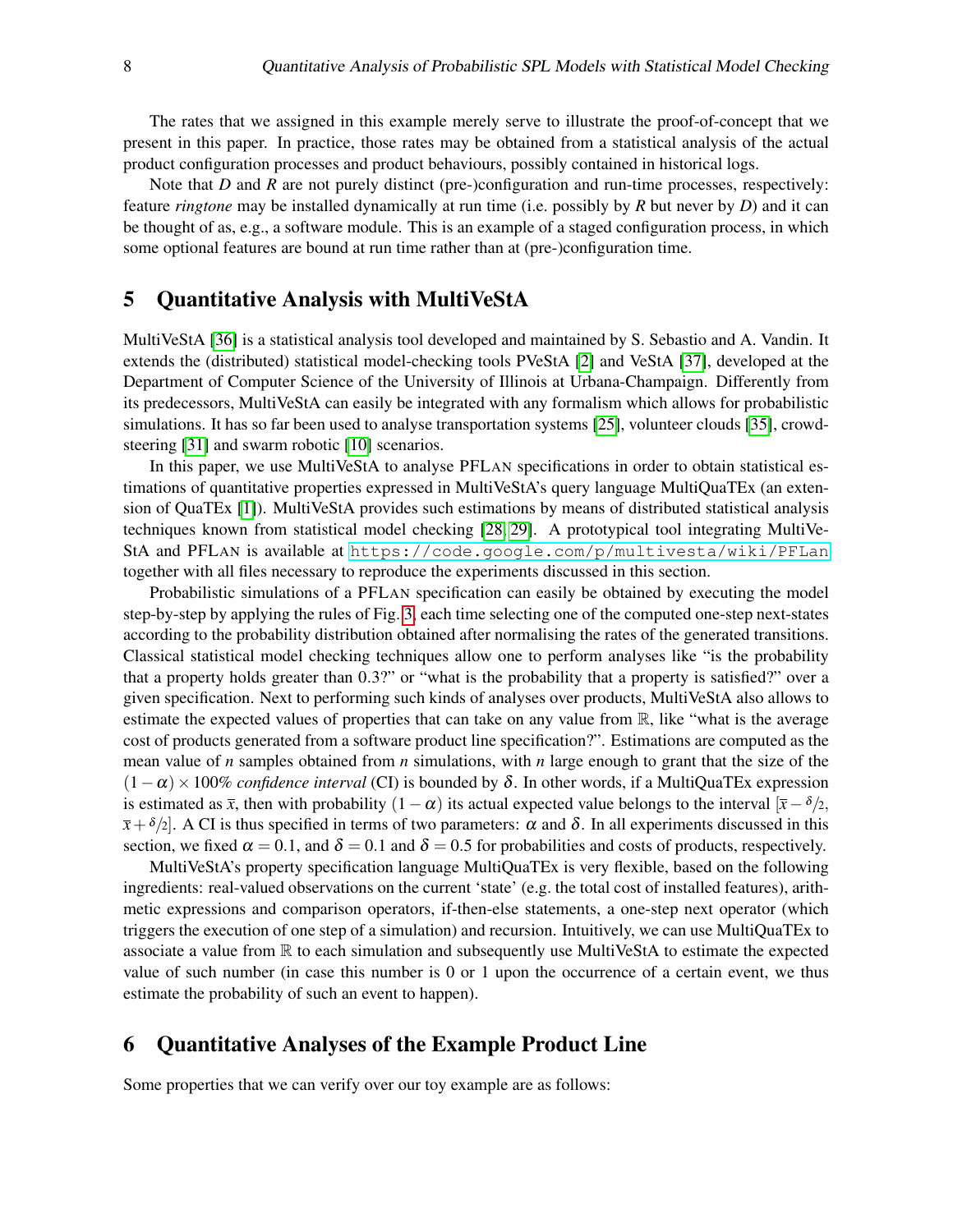- $P_1$  The probability to run into a deadlock before completing the pre-configuration phase;
- *P*<sub>2</sub> For each of the 8 primitive features (sugar, ringtone, cancel, cappuccino, coffee, tea, dollar, euro), the probability to have it installed after the pre-configuration phase or at a given simulation step  $x$ ;
- *P*<sup>3</sup> The average cost of products obtained from the pre-configuration phase, or of the 'intermediate' ones obtained at a given simulation step *x*.

Note that we consider any configuration obtained by intermediate steps to be a (possibly intermediate) product. This may thus refer to an unfinished product or to underspecified software, or concern a not yet fully developed product. When no more features can be installed, we speak of a final product.

While not explicitly stated, all experiments discussed in this section refer to versions (defined below) of the PFLAN specification of Fig. [5](#page-6-0) without the contextual information  $S_2 \doteq in(Europe)$ , so as to study properties of our example without restrictions to a specific context (thus implicitly allowing deadlocks).

Property  $P_1$  is useful for studying the correctness of the PFLAN specification of a product line, in this case by verifying the probability to successfully complete the pre-configuration phase of a product from the product line. Property  $P_2$  is useful for studying how often (on average) a feature is actually installed in a product from the product line, which is important information for those designers or programmers responsible for the production or programming of a specific feature or software module. Property *P*3, finally, is useful for studying the average cost of assembling a product from the product line, based on the costs of the features constituting a product defined by the attributed feature model depicted in Fig. [1.](#page-2-1)

Listing [1](#page-8-1) depicts a MultiQuaTEx expression to evaluate  $P_1$ . Lines 1[-4](#page-8-2) define a recursive temporal operator which is evaluated against a simulation: it gives 0.0 if the feature *pre-conf* is installed in the current simulation state (Line [2\)](#page-8-3); it gives 1.0 if the current state is a deadlock (Line [3\)](#page-8-4); or it is recursively evaluated in the next simulation state (Line [4\)](#page-8-2). Intuitively, # is the one-step temporal operator, while real-valued observations on the current state are evaluate resorting to the keyword s.rval. A number of predefined observations is currently supported, e.g. we can query whether a given feature is currently installed (as in Line [2](#page-8-3) for *pre-conf*) or whether the current process has no more actions that are allowed by the constraints, in which case we say that it is in a deadlock state (Line [3\)](#page-8-4). Finally, Line [5](#page-8-5) specifies the property to be studied: the expected value of the defined recursive temporal operator.

```
1 DeadlockInPreconf() =
2 if {s.rval("pre-conf") == 1.0} then 0.0<br>3 else if {s.rval("deadlock") == 1.0} then
      else if \{s.\text{rval}("deadlock") == 1.0\} then 1.0
4 else #DeadlockInPreconf() fi fi ;<br>5 eval E( DeadlockBeforePreconf() 1
      eval E[ DeadlockBeforePreconf() ] ;
```
Listing 1: The MultiQuaTEx expression corresponding to property *P*<sup>1</sup>

We evaluated  $P_1$  against our PFLAN model, obtaining probability 0.0, i.e. the pre-configuration phase (almost surely) always terminates.

Now consider our model to be modified according to Fig. [6,](#page-8-6) i.e. by replacing  $F$  with  $F'$ , and both  $Q$ and *D* with  $D'$ . This version still contains a pre-configuration phase  $(D')$  followed by the same run-time phase  $(R)$  of the original model. Essentially,  $D'$  tries to install all features, possibly in different orders.

*F* 0  $\stackrel{\text{{\small .}}}{=}$   $[S | D'; \text{(install}(pre\text{-}conf), 10).R]$  $D' = (\text{install}(euro), 10) \cdot 0 \parallel (\text{install}(collar), 10) \cdot 0 \parallel (\text{install}(sugar), 10) \cdot 0 \parallel (\text{install}(cancel), 7) \cdot 0$  $\|$  (install(*coffee*),9).0  $\|$  (install(*tea*),6).0  $\|$  (install(*cappuccino*),3).0

<span id="page-8-6"></span>Figure 6: A modified version of the PFLAN specification of Fig. [5](#page-6-0)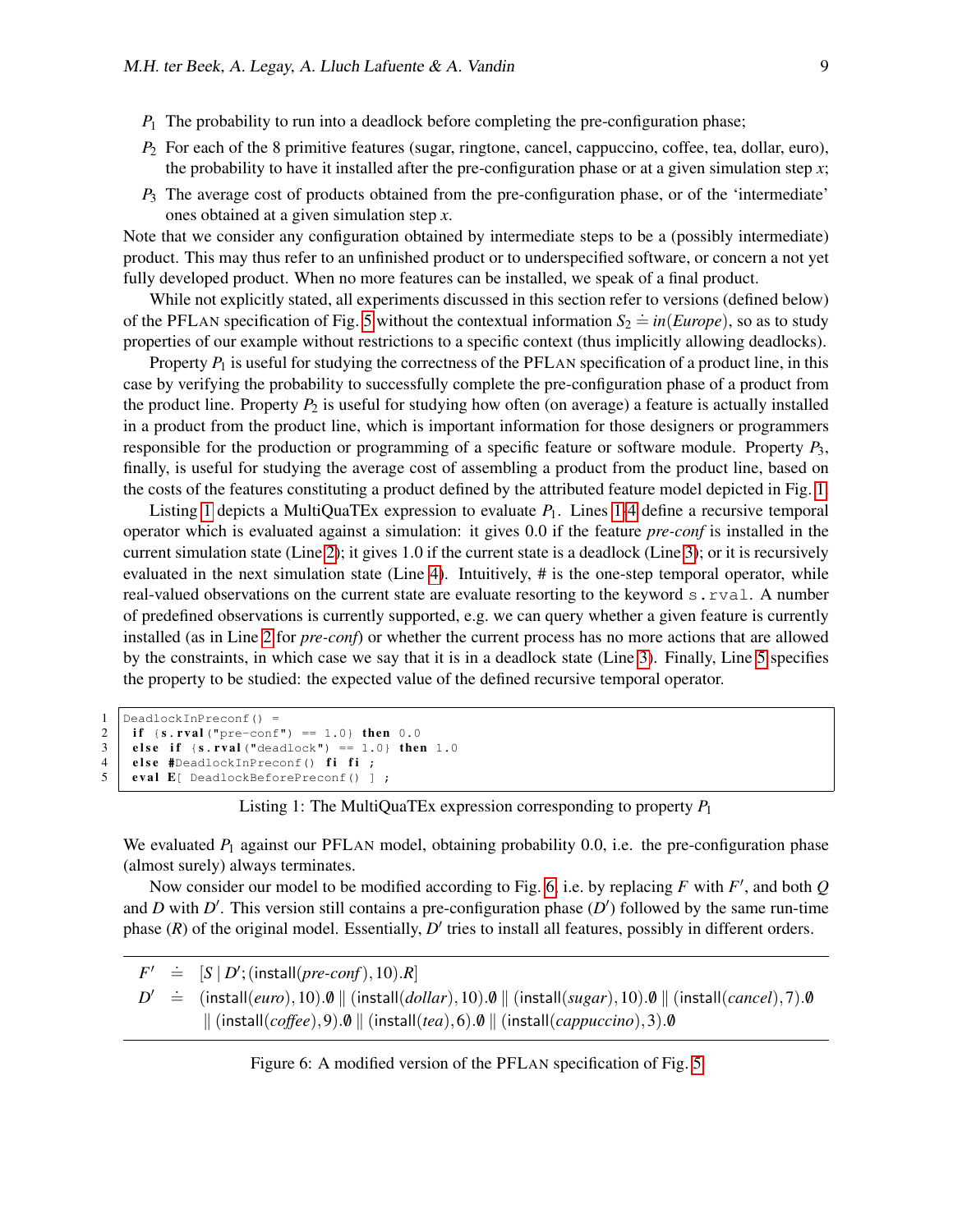By evaluating  $P_1$  against the modified version of our model we obtain probability 1.0, i.e. the preconfiguration phase (almost surely) never terminates. In fact, we can install only one among *dollar* or *euro* (cf. the first constraint of  $S_1$  in Fig. [5\)](#page-6-0), and consequently one of the two installations will never succeed. *P*<sup>1</sup> can thus indeed be used to check liveness properties of PFLAN specifications, e.g. to individuate specifications leading, with a certain probability, to deadlocks.

Listing [2](#page-9-0) depicts a MultiQuaTEx expression to evaluate  $P_2$  and  $P_3$  when considering the products obtained after the pre-configuration phase. Such an expression shows how MultiQuaTEx allows one to express more properties at once, which can be estimated by MultiVeStA reusing the same simulations. Lines [1](#page-9-1)[-3](#page-9-2) define the recursive temporal operator ProductCostAfterPreconf. It is evaluated against a simulation as the cost of the product obtained from the pre-configuration phase. As shown in Line [2,](#page-9-3) a further predefined observation is supported, viz. *cost*, which provides the cost of the current product. Lines [4](#page-9-4)[-6](#page-9-5) define a parametric recursive temporal operator which evaluates to 1.0 if the feature provided as parameter is installed during the pre-configuration phase, and to 0.0 otherwise. Finally, Lines [7-](#page-9-6)[11](#page-9-7) specify the properties to be analysed: the average cost of products generated by the preconfiguration phase (Line [7\)](#page-9-6) and for each of the 8 primitive features the probability to have it installed (Lines [8](#page-9-8)[-11\)](#page-9-7). We remark that MultiVeStA adopts a procedure which takes into account that each property might require a different number of simulations to satisfy the required confidence interval CI.

```
1 ProductCostAfterPreconf() =<br>2 if {s.rval("pre-conf") ==
2 if \{s.\texttt{rval}("pre-conf") == 1.0\} then s.\texttt{rval}("cost")<br>else #ProductCostAf
                                        else #ProductCostAfterPreconf() fi ;
4 IsInstalledAfterPreconf(feature) =
5 if {s.rval("pre-conf") == 1.0} then s.rval(feature)
6 else #IsInstalledAfterPreconf({feature}) fi
7 eval E[ ProductCostAfterPreconf() ];<br>8 eval E[ IsInstalledAfterPreconf("sug
    eval E[ IsInstalledAfterPreconf("sugar") ]; eval E[ IsInstalledAfterPreconf("ringtone") ];
9 eval E[ IsInstalledAfterPreconf("cancel") ]; eval E[ IsInstalledAfterPreconf("cappuccino") ];
10 eval E[ IsInstalledAfterPreconf("coffee") ]; eval E[ IsInstalledAfterPreconf("tea") ];
11 eval E[ IsInstalledAfterPreconf("dollar") ]; eval E[ IsInstalledAfterPreconf("euro") ];
```
Listing 2: The MultiQuaTEx expression corresponding to properties  $P_2$  and  $P_3$ 

<span id="page-9-7"></span>We evaluated the MultiQuaTEx expression of Listing [2](#page-9-0) against the original model of Fig. [5.](#page-6-0) The obtained average cost is 14.07, while the probabilities of installing the primitive features are given in the first row of Table [1.](#page-9-9) Clearly, the probability with which features are installed (as well as the average cost of the obtained products) is highly affected by the rate at which *pre-conf* is installed (10 in Fig. [5\)](#page-6-0): a lower or higher rate rate leads to more or less iterations of *D*, respectively. In order to quantify the influence of this rate, we further evaluated the expression of Listing [2](#page-9-0) against the model obtained changing the aforementioned rate to 50. The obtained average cost of products is 4.46, while the probabilities of installing the features are provided in the second row of Table [1.](#page-9-9) As expected, the higher installation rate of *pre-conf* has the effect of decreasing the average number of iterations of the pre-configuration phase, leading to a lower probability of installation of the features and to a lower average cost of products.

|                                                                               | Features |     |      |      |      |      |      |      |
|-------------------------------------------------------------------------------|----------|-----|------|------|------|------|------|------|
| Rate of install (pre-conf) sugar ringtone cancel cappuccino coffee tea dollar |          |     |      |      |      |      |      | euro |
| 10                                                                            | 0.49     | 0.0 | 0.45 | 0.13 | 0.50 | 0.40 | 0.33 | 0.38 |
| 50                                                                            | 0.17     | 0.0 | 0.11 | 0.0  | 0.14 | 0.10 | 0.12 | 0.13 |

<span id="page-9-9"></span>Table 1: Probability of installing a feature during the pre-configuration phase of model in Fig. [5](#page-6-0) (*P*2).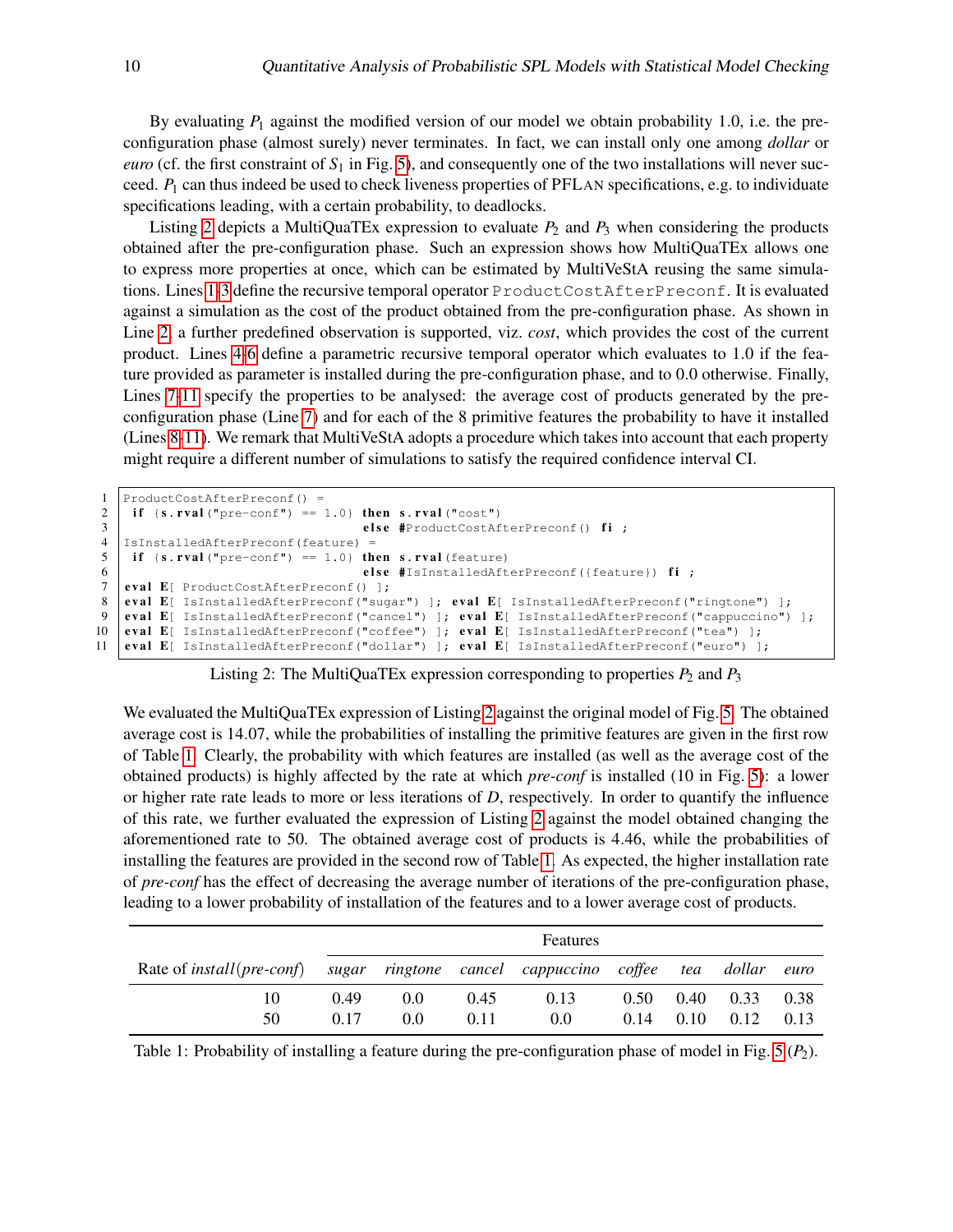We conclude this section by showing how MultiVeStA can be used to analyse properties of a PFLAN specification upon varying the number of performed simulation steps. Listing [3](#page-10-0) sketches how the Multi-QuaTEx expression of Listing [2](#page-9-0) can be made parametric with respect to a given set of simulation steps. First of all, the temporal operators were modified so that they are evaluated with respect to a specific step given as parameter. We actually provide only the updated temporal operator regarding the costs of products (Lines [1](#page-10-1)[-4\)](#page-10-2), as the other has been modified similarly. Subsequently, it is necessary to specify a range of values for the parameter. Lines [6](#page-10-3)[-7](#page-10-4) specify that we are interested in studying the properties for steps going from 0.0 to 40, with an increment of 1.0.

```
1 ProductCostAtStep(step) =
2 if \{s.\texttt{rval}("steps") == step\} then s.\texttt{rval}("cost")<br>else #ProductCostAf
                                                3 e l s e #ProductCostAfterPreconf(step)
\begin{array}{c|c} 4 & \text{fi} \\ 5 & \text{IsIns} \end{array}5 | IsInstalledAtStep(step, feature) = ...<br>6 | eval parametric (E[ ProductCostAtStep(
    eval parametric (E[ ProductCostAtStep(step) ], E[ IsInstalledAtStep(step, "sugar") ],...
7 | E[ IsInstalledAtStep(step, "euro") ], step, 0.0, 1.0, 40.0) ;
```
<span id="page-10-4"></span><span id="page-10-3"></span>Listing 3: The MultiQuaTEx expression corresponding to  $P_2$  and  $P_3$  upon varying the simulation steps

We evaluated also the parametric property of Listing [3](#page-10-0) against the original model of Fig. [5.](#page-6-0) All such analyses  $(41 \times 9)$  different properties) were evaluated using the same simulations. The results are presented in two plots: one for costs (ProductCostAfterPreconf) in Fig. [7,](#page-10-5) and one for probabilities (IsInstalledAfterPreconf) in Fig. [8.](#page-11-1)



<span id="page-10-5"></span>Figure 7: Average product cost during the first 40 steps

As expected, Fig. [7](#page-10-5) shows that the average cost (on the y-axis) of the intermediate products generated from the software product line grows with respect to the number of performed simulation steps. In particular, it shows a fast growth during the first 6 steps, reaching an average cost of 13, and then it essentially stabilises, eventually reaching its maximum (14.38) from step 26 onwards. This is consistent with our PFLAN specification, consisting of a pre-configuration phase during which the majority of the features are installed, followed by a run-time phase modelling the behaviour of the generated product (and possibly installing *ringtone*).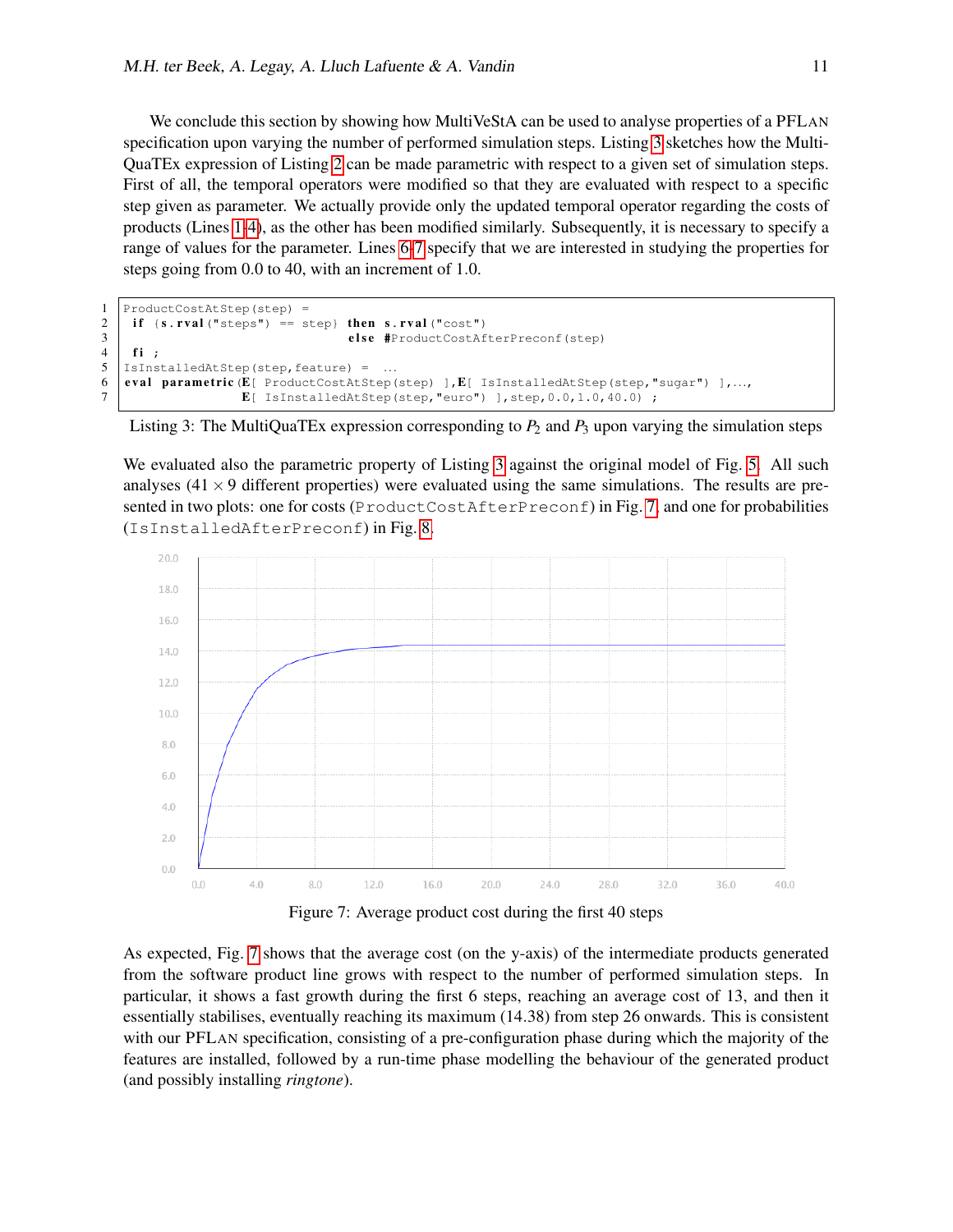Fig. [8](#page-11-1) shows that the probabilities (on the y-axis) for each of the features to be installed evolve similarly to the average cost of the generated products, although, clearly, with different scales: they show a fast growth during the first 6 steps, after which they essentially stabilise while approaching their maximum. The maximum probabilities of installing the various primitive features are as follows: 0.0 for *ringtone*, 0.07 for *cappuccino*, 0.32 for *euro*, 0.35 for *dollar*, 0.38 for *tea*, 0.43 for *cancel*, 0.49 for *coffee* and 0.51 for *sugar*. Note that the probability of installing *ringtone* is really very low (0.0 or, to be precise, its actual expected value belongs to the interval  $[0,0+\delta/2] = [0,0+\frac{0.1}{2}]$  $\left[\frac{0.1}{2}\right] = [0, 0.05]$ . Indeed, while the installation of *ringtone* is allowed by our specification, it is optional (except when serving cappuccino). Note, however, that we considered simulations consisting of only 40 steps (the x-axes in the two figures). For longer simulations, we would of course have obtained a higher probability to install *ringtone*.



<span id="page-11-1"></span>Figure 8: Average feature installation probability during the first 40 steps

# <span id="page-11-0"></span>7 Conclusion

In this paper, we have continued a line of research presented at earlier editions of FMSPLE [\[6,](#page-12-3) [26\]](#page-13-14) by enriching FLAN, a high-level feature-based modelling language for software product lines, with quantitative information. The result, PFLAN, allows one to model and analyse the likelihood of installing features, the probabilistic behaviour of users of products of the product line, and the costs of products, next to probabilistic quantifications of ordinary temporal properties (e.g. "what is the probability that coffee is poured while no cup was available?"). In addition, we extended the qualitative analysis framework for software product lines implemented in Maude with statistical techniques for quantitative analysis.

The modelling and analysis capabilities of PFLAN were illustrated on a simple product line of coffee machines. In the future, we plan to investigate the scalability of our (tool) framework by considering more realistic and complex scenarios. We also intend to add the possibility to define quantitative constraints to PFLAN, possibly by adopting further operations from extensions of the concurrent constraint paradigm that can deal with quality of service and mobility [\[14\]](#page-13-9) and its stochastic extension [\[12\]](#page-13-10).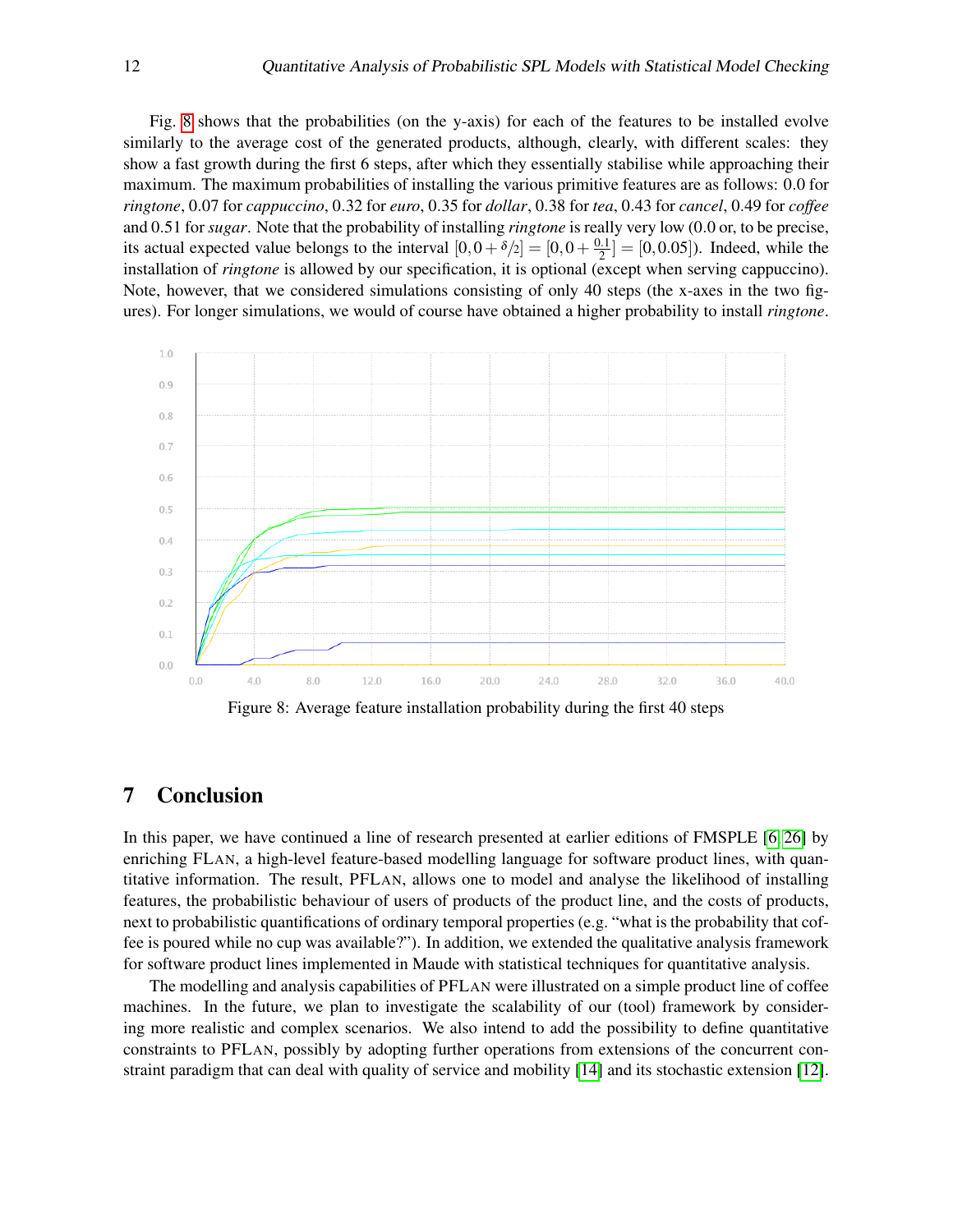Both the check operation of concurrent constraint programming, to prevent inconsistencies, and its retract operation, to remove (syntactically present) constraints from the store, might be useful to enable the dynamic (un)installation of features in the presence of (*soft*) quantitative constraints (i.e. not only Boolean [\[20\]](#page-13-15)). In particular, we would like to investigate the consequences of allowing the explicit uninstallation of a feature, e.g. due to its malfunctioning or due to the need of replacing it by a better (version of the) feature. Such features were shown successful in services computing for the specification of service-level agreements and negotiation processes [\[15\]](#page-13-16). Finally, we would like to allow behaviour that is explicitly influenced by the constraint store, as in [\[12\]](#page-13-10). In our example, this would allow us to model, e.g., the probability of a user choosing a coffee to depend on the location of the coffee machine (i.e. Europe or Canada), thus allowing us to assign, e.g., a higher weight to ordering cappuccino in Europe.

#### Acknowledgements

This research was supported by the EU FP7-ICT FET-Proactive project QUANTICOL (600708) and the Italian MIUR project CINA (PRIN 2010LHT4KM).

Moreover, we thank the reviewers for their detailed comments, which helped us to improve the paper.

#### References

- <span id="page-12-8"></span>[1] G.A. Agha, J. Meseguer & K. Sen (2005): *PMaude: Rewrite-based Specification Language for Probabilistic Object Systems*. In: QAPL, ENTCS 153, pp. 213–239, doi[:10.1016/j.entcs.2005.10.040.](http://dx.doi.org/10.1016/j.entcs.2005.10.040)
- <span id="page-12-6"></span>[2] M. AlTurki & J. Meseguer (2011): *PVeStA: A Parallel Statistical Model Checking and Quantitative Analysis Tool*. In A. Corradini, B. Klin & C. Cîrstea, editors: CALCO, LNCS 6859, Springer, pp. 386–392, doi[:10.1007/978-3-642-22944-2\\_28.](http://dx.doi.org/10.1007/978-3-642-22944-2_28)
- <span id="page-12-4"></span>[3] C. Baier & J.-P. Katoen (2008): *Principles of Model Checking*. The MIT Press. Available at [http://](http://mitpress.mit.edu/books/principles-model-checking) [mitpress.mit.edu/books/principles-model-checking](http://mitpress.mit.edu/books/principles-model-checking).
- <span id="page-12-5"></span>[4] D.S. Batory (2005): *Feature Models, Grammars, and Propositional Formulas*. In J.H. Obbink & K. Pohl, editors: SPLC, LNCS 3714, Springer, pp. 7–20, doi[:10.1007/11554844\\_3.](http://dx.doi.org/10.1007/11554844_3)
- <span id="page-12-0"></span>[5] M.H. ter Beek, A. Fantechi, S. Gnesi & F. Mazzanti (2015): *Modelling and Analysing the Variability in Product Families: Model Checking of Modal Transition Systems*. Submitted.
- <span id="page-12-3"></span>[6] M.H. ter Beek, A. Lluch Lafuente & M. Petrocchi (2013): *Combining Declarative and Procedural Views in the Specification and Analysis of Product Families*. In: FMSPLE workshop at SPLC, ACM, pp. 10–17, doi[:10.1145/2499777.2500722.](http://dx.doi.org/10.1145/2499777.2500722)
- [7] M.H. ter Beek, F. Mazzanti & A. Sulova (2012): *VMC: A Tool for Product Variability Analysis*. In D. Giannakopoulou & D. Méry, editors: FM, LNCS 7436, Springer, pp. 450–454, doi[:10.1007/978-3-642-32759-](http://dx.doi.org/10.1007/978-3-642-32759-9_36) [9\\_36.](http://dx.doi.org/10.1007/978-3-642-32759-9_36)
- [8] M.H. ter Beek & E.P. de Vink (2014): *Software Product Line Analysis with mCRL2*. In: SPLat workshop at SPLC, ACM, pp. 78–85, doi[:10.1145/2647908.2655970.](http://dx.doi.org/10.1145/2647908.2655970)
- <span id="page-12-1"></span>[9] M.H. ter Beek & E.P. de Vink (2014): *Using mCRL2 for the Analysis of Software Product Lines*. In S. Gnesi & N. Plat, editors: FormaliSE workshop at ICSE, IEEE, pp. 31–37, doi[:10.1145/2593489.2593493.](http://dx.doi.org/10.1145/2593489.2593493)
- <span id="page-12-7"></span>[10] L. Belzner, R. De Nicola, A. Vandin & M. Wirsing (2014): *Reasoning (on) Service Component Ensembles in Rewriting Logic*. In S. Iida, J. Meseguer & K. Ogata, editors: Specification, Algebra, and Software, LNCS 8373, Springer, pp. 188–211, doi[:10.1007/978-3-642-54624-2.](http://dx.doi.org/10.1007/978-3-642-54624-2)
- <span id="page-12-2"></span>[11] P. Borba, M.B. Cohen, A. Legay & A. W ˛asowski (2013): *Analysis, Test and Verification in The Presence of Variability (Dagstuhl Seminar 13091)*. Dagstuhl Reports 3(2), pp. 144–170, doi[:10.4230/DagRep.3.2.144.](http://dx.doi.org/10.4230/DagRep.3.2.144)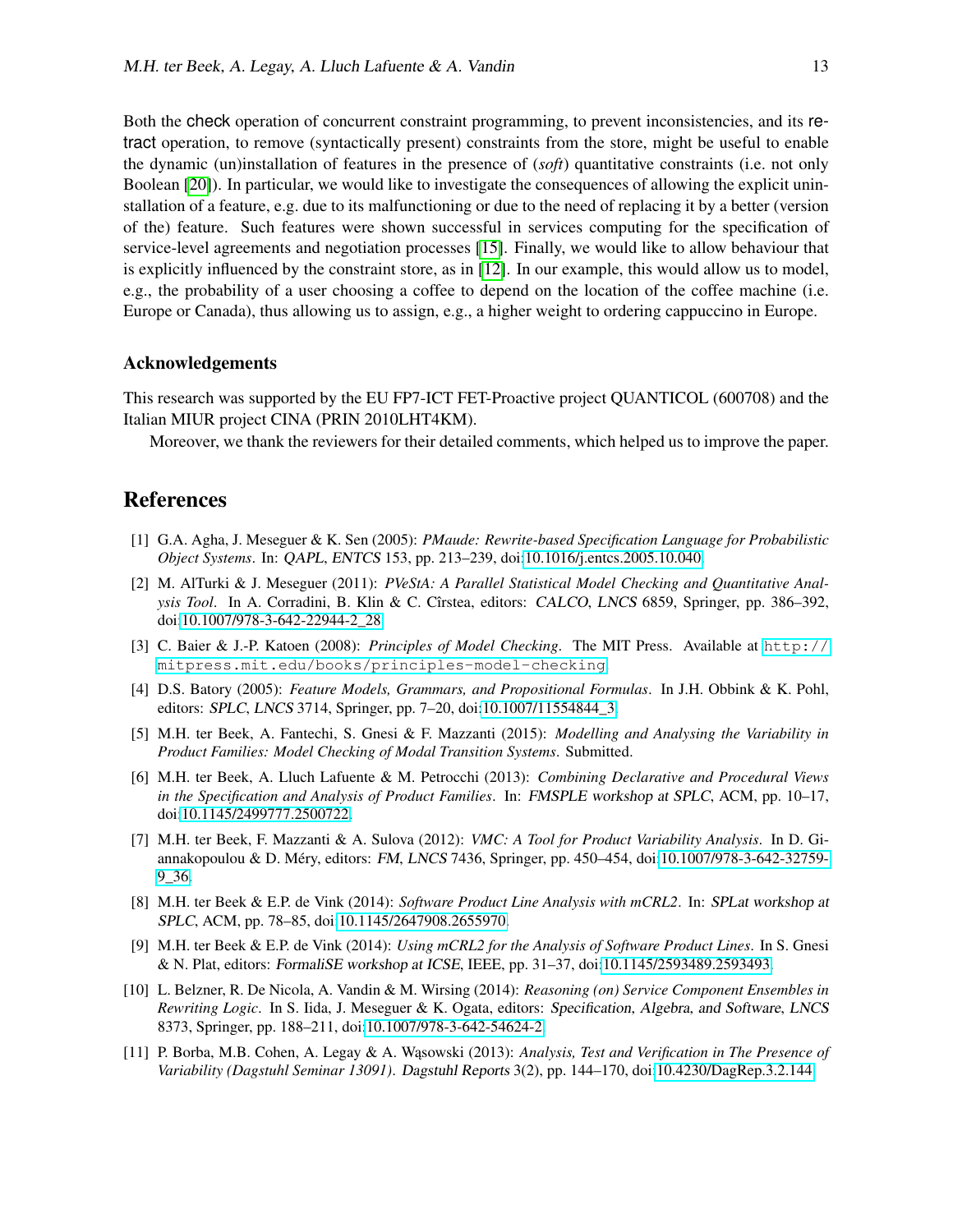- <span id="page-13-10"></span>[12] L. Bortolussi (2006): *Stochastic Concurrent Constraint Programming*. In: QAPL, ENTCS 164, pp. 65–80, doi[:10.1016/j.entcs.2006.07.012.](http://dx.doi.org/10.1016/j.entcs.2006.07.012)
- <span id="page-13-11"></span>[13] J. Bürdek, S. Lity, M. Lochau, M. Berens, U. Goltz & A. Schürr (2014): *Staged Configuration of Dynamic Software Product Lines with Complex Binding Time Constraints. In P. Collet, A. Wasowski & T. Weyer,* editors: VaMoS, ACM, doi[:10.1145/2556624.2556627.](http://dx.doi.org/10.1145/2556624.2556627)
- <span id="page-13-9"></span>[14] M.G. Buscemi & U. Montanari (2007): *CC-Pi: A Constraint-Based Language for Specifying Service Level Agreements*. In R. De Nicola, editor: ESOP, LNCS 4421, Springer, pp. 18–32, doi[:10.1007/978-3-540-](http://dx.doi.org/10.1007/978-3-540-71316-6_3) [71316-6\\_3.](http://dx.doi.org/10.1007/978-3-540-71316-6_3)
- <span id="page-13-16"></span>[15] M.G. Buscemi & U. Montanari (2011): *QoS negotiation in service composition*. J. Log. Algebr. Program. 80(1), pp. 13–24, doi[:10.1016/j.jlap.2010.04.001.](http://dx.doi.org/10.1016/j.jlap.2010.04.001)
- <span id="page-13-0"></span>[16] A. Classen, M. Cordy, P. Heymans, A. Legay & P.-Y. Schobbens (2012): *Model checking software product lines with SNIP*. STTT 14(5), pp. 589–612, doi[:10.1007/s10009-012-0234-1.](http://dx.doi.org/10.1007/s10009-012-0234-1)
- [17] A. Classen, M. Cordy, P. Heymans, A. Legay & P.-Y. Schobbens (2014): *Formal semantics, modular specification, and symbolic verification of product-line behaviour*. Sci. Comput. Program. 80(B), pp. 416–439, doi[:10.1145/2499777.2499781.](http://dx.doi.org/10.1145/2499777.2499781)
- <span id="page-13-1"></span>[18] A. Classen, M. Cordy, P.-Y. Schobbens, P. Heymans, A. Legay & J.-F. Raskin (2013): *Featured Transition Systems: Foundations for Verifying Variability-Intensive Systems and Their Application to LTL Model Checking*. IEEE TSE 39(8), pp. 1069–1089, doi[:10.1109/TSE.2012.86.](http://dx.doi.org/10.1109/TSE.2012.86)
- <span id="page-13-3"></span>[19] M. Clavel *et al.*, editor (2007): *All About Maude — A High-Performance Logical Framework: How to Specify, Program and Verify Systems in Rewriting Logic*. LNCS 4350, Springer, doi[:10.1007/978-3-540-71999-1.](http://dx.doi.org/10.1007/978-3-540-71999-1)
- <span id="page-13-15"></span>[20] M. Cordy, P.-Y. Schobbens, P. Heymans & A. Legay (2013): *Beyond Boolean Product-Line Model Checking: Dealing with Feature Attributes and Multi-features*. In: ICSE, IEEE, pp. 472–481, doi[:10.1109/ICSE.2013.6606593.](http://dx.doi.org/10.1109/ICSE.2013.6606593)
- <span id="page-13-12"></span>[21] K. Czarnecki, S. Helsen & U.W. Eisenecker (2004): *Staged Configuration Using Feature Models*. In R.L. Nord, editor: SPLC, LNCS 3154, Springer, pp. 266–283, doi[:10.1007/978-3-540-28630-1\\_17.](http://dx.doi.org/10.1007/978-3-540-28630-1_17)
- <span id="page-13-6"></span>[22] C. Dubslaff, S. Klüppelholz & C. Baier (2014): *Probabilistic Model Checking for Energy Analysis in Software Product Lines*. In W. Binder, E. Ernst, A. Peternier & R. Hirschfeld, editors: MODULARITY, ACM, pp. 169–180, doi[:10.1145/2577080.2577095.](http://dx.doi.org/10.1145/2577080.2577095)
- <span id="page-13-2"></span>[23] M. Erwig & E. Walkingshaw (2011): *The Choice Calculus: A Representation for Software Variation*. ACM Trans. Softw. Eng. Methodol. 21(1):6, doi[:10.1145/2063239.2063245.](http://dx.doi.org/10.1145/2063239.2063245)
- <span id="page-13-7"></span>[24] C. Ghezzi & A.M. Sharifloo (2013): *Model-based verification of quantitative non-functional properties for software product lines*. Inform. Softw. Technol. 55(3), pp. 508–524, doi[:10.1016/j.infsof.2012.07.017.](http://dx.doi.org/10.1016/j.infsof.2012.07.017)
- <span id="page-13-13"></span>[25] S. Gilmore, M. Tribastone & A. Vandin (2014): *An Analysis Pathway for the Quantitative Evaluation of Public Transport Systems*. In E. Albert & E. Sekerinski, editors: IFM, LNCS 8739, Springer, pp. 71–86, doi[:10.1007/978-3-319-10181-1\\_5.](http://dx.doi.org/10.1007/978-3-319-10181-1_5)
- <span id="page-13-14"></span>[26] S. Gnesi & M. Petrocchi (2012): *Towards an executable algebra for product lines*. In: FMSPLE workshop at SPLC, ACM, pp. 66–73, doi[:10.1145/2364412.2364424.](http://dx.doi.org/10.1145/2364412.2364424)
- <span id="page-13-8"></span>[27] K.C. Kang, S.G. Cohen, J.A. Hess, W.E. Novak & A.S. Peterson (1990): *Feature-Oriented Domain Analysis (FODA) Feasibility Study*. Technical Report CMU/SEI-90-TR-21, Software Engineering Institute, Carnegie Mellon University. Available at [http://resources.sei.cmu.edu/library/asset-view.](http://resources.sei.cmu.edu/library/asset-view.cfm?AssetID=11231) [cfm?AssetID=11231](http://resources.sei.cmu.edu/library/asset-view.cfm?AssetID=11231).
- <span id="page-13-4"></span>[28] K.G. Larsen & A. Legay (2014): *Statistical Model Checking: Past, Present, and Future*. In T. Margaria & B. Steffen, editors: ISoLA, LNCS 8802, Springer, pp. 135–142, doi[:10.1007/978-3-662-45231-8\\_10.](http://dx.doi.org/10.1007/978-3-662-45231-8_10)
- <span id="page-13-5"></span>[29] A. Legay, B. Delahaye & S. Bensalem (2010): *Statistical Model Checking: An Overview*. In H. Barringer, Y. Falcone, B. Finkbeiner, K. Havelund, I. Lee, G.J. Pace, G. Rosu, O. Sokolsky & N. Tillmann, editors: RV, LNCS 6418, Springer, pp. 122–135, doi[:10.1007/978-3-642-16612-9\\_11.](http://dx.doi.org/10.1007/978-3-642-16612-9_11)